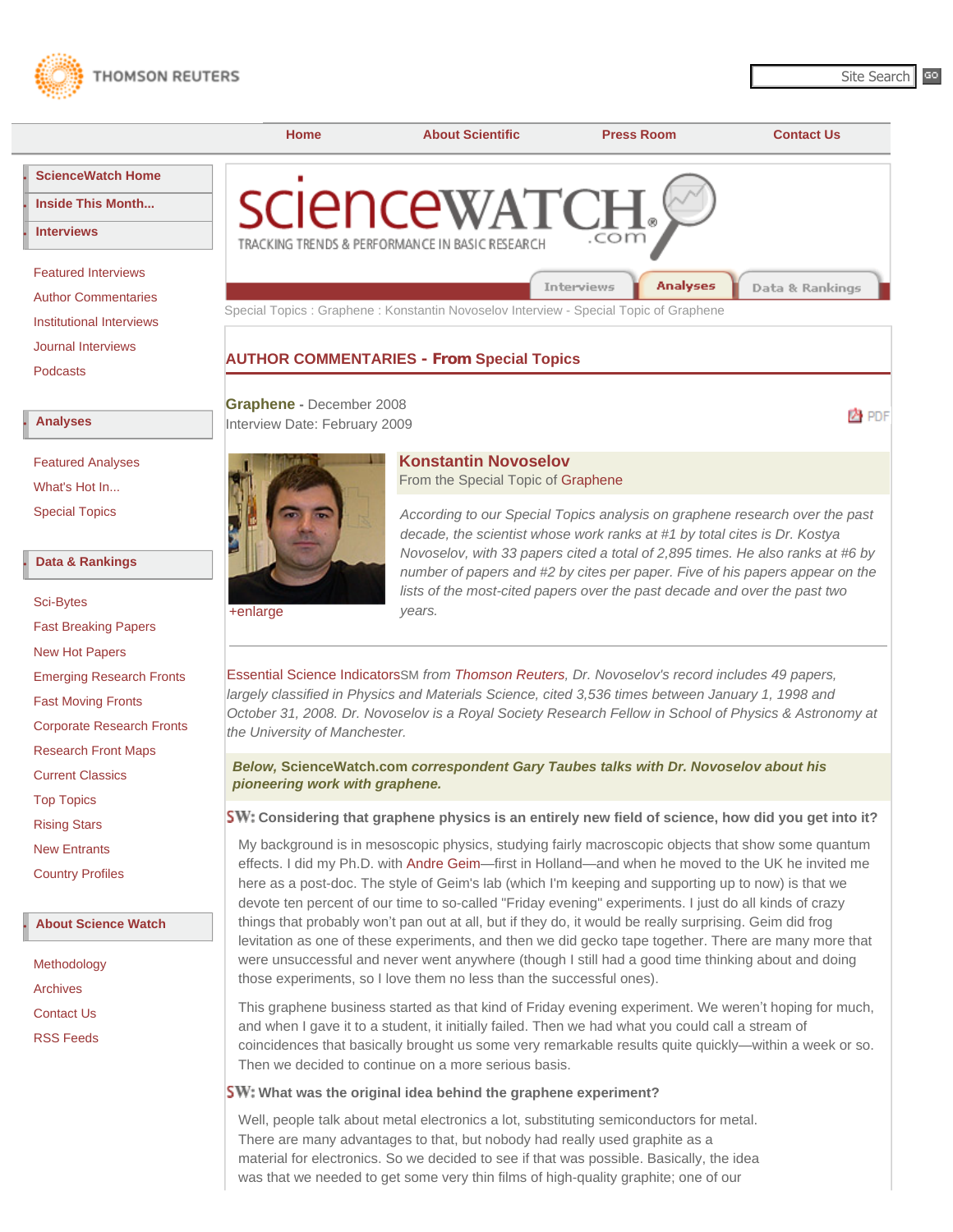students did it the first time by trying to file down thick graphite crystals and it didn't work. We almost gave up after that.

At the same time we had a very experienced guy—Oleg Shkliarevskii—working here, building a low-temperature scanning tunneling microscope. He showed how the samples were prepared for an STM. The best sample is graphite—you can quite easily gain atomic resolution there. They clean graphite surface by peeling the top layer off with Scotch tape. It is a very standard technique, used everywhere. We knew about the method before, but everything is good in its own time, so one glance at it and we knew—that must be it. I tried it and within a few days we had a working device.

*"Considering that the field is only four years old, we've made enormous progress."*

#### **SW:** So this was serendipity, more so than any premeditation?

And it wasn't the only time we got lucky. Graphene, which is a monolayer of carbon atoms, is really hard to see—you can only see it on a very special substrate. We didn't know it at the time, but, coincidentally, we had exactly that substrate and it was what we used, purely by luck. I still don't understand how that worked out, but the substrate we had was exactly the one required. This was a huge coincidence—just unbelievable. It was only a few months later that we understood how lucky we had been. If not for that, I'm sure we would be there anyway, but a bit later.

#### **SW:** Were you literally using Scotch tape, or is that just what you like to call it?

Yes, literally Scotch tape, at least initially. We later switched to a Japanese tape—Nitto tape—which is used in the semiconductor industry. I don't know why we use Nitto tape; probably because the whole process is so simple and cheap we wanted to fancy it up a little and use this blue tape instead. Many people, though, are still using Scotch tape and it works equally well.

#### **SW:** What, in your view, are the most significant papers for the field?

There are quite a few significant papers by now. Still, the very first ones were the 2004 *Science* paper (Novoselov KS, *et al*., "Electric field effect in thin carbon films," 306[5696]: 666-9, 22 October 2004), and the *Nature* paper in 2005 (Novoselov KS, *et al*., "Two-dimensional gas of massless Dirac fermions in graphene," 438[7065]: 197-200, 10 November 2005). The paper by Philip Kim's group published back-toback with our *Nature* paper is also key to the field. The *Science* paper started the field, demonstrating a method for obtaining high-quality graphene. The *Nature* papers developed the idea, demonstrating that the quasi-particles in this material have very weird properties—they're massless, for instance—and it showed that the quality of the samples obtained is very high, so the quantum Hall effect could be readily observed.

### **The** *Nature* **paper is the more highly cited of the two, even though it was a follow-up publication. Why do you think that is?**

The interesting thing is that the first paper, the one in *Science*, was originally submitted to *Nature* and, of course, it was rejected, because…well, I don't know why. The referee told us it was interesting, but we should measure this, that, and the other thing in addition, and then maybe they'd consider it for publication. It's now three years later and all those requirements made originally by the *Nature* referee are still not measured. Nonetheless, we improved our paper a bit and then published it half a year later in *Science*.

As for citations, I think it's now within five or ten percent of the second paper, which was published in *Nature*. But the word "graphene" isn't in the title of the original. So people probably overlook it a little bit. And it doesn't have all that fancy stuff that's in the *Nature* paper, all the fancy words in the title, like Dirac fermions in graphene. That sounds a lot more exciting. It talks about the quantum Hall effect. It speaks to all possible communities at once. The material scientists like graphene. The theorists like the Dirac fermions, then there's quantum Hall people, who also cite it. It's really, really interdisciplinary.

The first paper, the *Science* paper, really lays out the background—how to prepare the films; it proves it exists, but it's not as all-around appealing. It's quite easy to overlook. And it's not really the new material that makes this exciting—it's what you can do with this material, and that's all in the *Nature* paper. For us it was quite exciting that you can get this field effect and have an ambipolar transistor effect. You start with something very simple—a piece of graphite—and you can get a working field-effect transistor by this very simple technique. Nobody was working with this before.

To attract people to a new field of research, to make them change the direction of their research, you have to show them really something that is 10 times more exciting than what they're doing now. If it's only twice as exciting, nobody is going to change. And, of course, seeing a phenomenon like that in a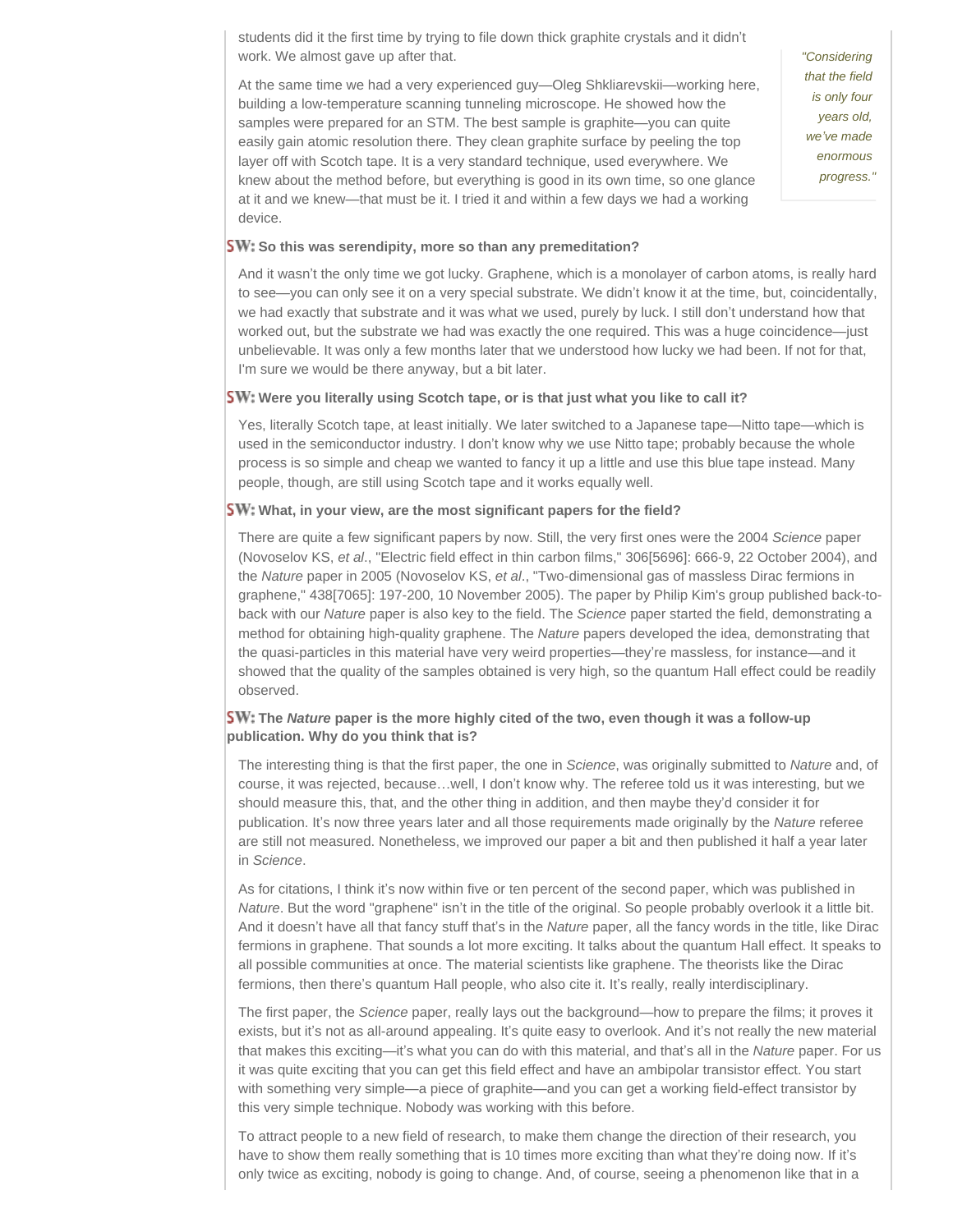system as simple as this is really 10 times more exciting than anyone else. That's also probably why this 2005 *Nature* is more appealing.

### **SW:** What were the greatest challenges in performing and presenting your work?

*"…there are so many* 

*features to study with graphene and we're trying to work on them all."*

*interesting*  That there was no related work at that time at all. We had to develop all the techniques from scratch, and we had to do so having no background of any kind working with carbon. So we had to dig out an enormous amount of literature trying to understand what's going on. Also, as I said, it's multidisciplinary work. We knew we'd have people from carbon, quantum Hall, and mesoscopics communities interested. So we had to make the paper understandable and interesting to all of them.

**SW:** What are you focusing on now in your research?

Well, we've really diversified our research quite dramatically. It's all graphene, but there are so many interesting features to study with graphene and we're trying to work on them all. I hate the fact that we don't have time anymore to do Friday evening experiments now, except those with graphene. We do some crazy stuff with graphene, but nothing else. So we're now working on quantum dots on graphene. That's one of the directions were going, and that's for future transistor applications. Even a few months ago, I was pessimistic about that, but now I'm really starting to believe it might be used for applications in the future.

Another area we're working on is chemical derivatives of graphene. One possibility is to look at graphene as a two-dimensional crystal. Another is to look at it as a huge organic molecule that can be chemically modified. By doing that, we can fine-tune its electronic properties by altering the chemical bonds and chemical environment. We are working a lot on that at the moment.

Another thing we're doing, which is very down to earth, is very much about applications. Graphene can be used not only for transistors but also for other applications like transparent conductive coating—like the display on your computer screen. The layer that is on your computer screen is indium oxide; graphene can replace it quite happily and there are many other such places, like solar cells, touch screen displays, etc. We are developing this direction as well.

The funny thing is, with this transistor application, you have to produce a few wafer-scale mono-crystals of graphene. Until a few months ago, I was skeptical we could do this. Now I'm more positive. The liquid crystal displays, though, don't need mono-crystals of graphene; several crystals interconnected with each other works equally well. We already have the technology to produce those devices. In this respect, it's ready for applications now.

## **SW:** How would you describe the current state of affairs in your field and its prospect for the **future?**

The field is developing extremely fast. Considering that the field is only four years old, we've made enormous progress. Virtually every month, it seems, someone comes up with an entirely new observation and so a completely new area of research on graphene. There's also ever-increasing interest from industry, which helps to develop the field even further. Now it's clear that graphene is a very promising material for practical applications.

### **SW:** If you performed your research again, or published your paper again, what, if anything, would **you do differently and why?**

You have to realize that we were working on graphene for at least a year, probably a year and a half, before we published our first paper. So, yes, if we could go back and do it again, we'd do a lot of things differently; we'd know enough to cut the sharp corners and avoid the dead ends. But that's just hindsight. At the time, we needed to accumulate a critical mass of knowledge and experience and the only way to do that was trial and error. I don't think that stage can ever be eliminated in scientific research.

### **SW:** What would you like to convey to the general public about your work?

That science should be fun, and you don't always need to do expensive multi-million dollar experiments to be on the cutting edge of research.

**Dr. Kostya Novoselov School of Physics & Astronomy University of Manchester Manchester, UK**